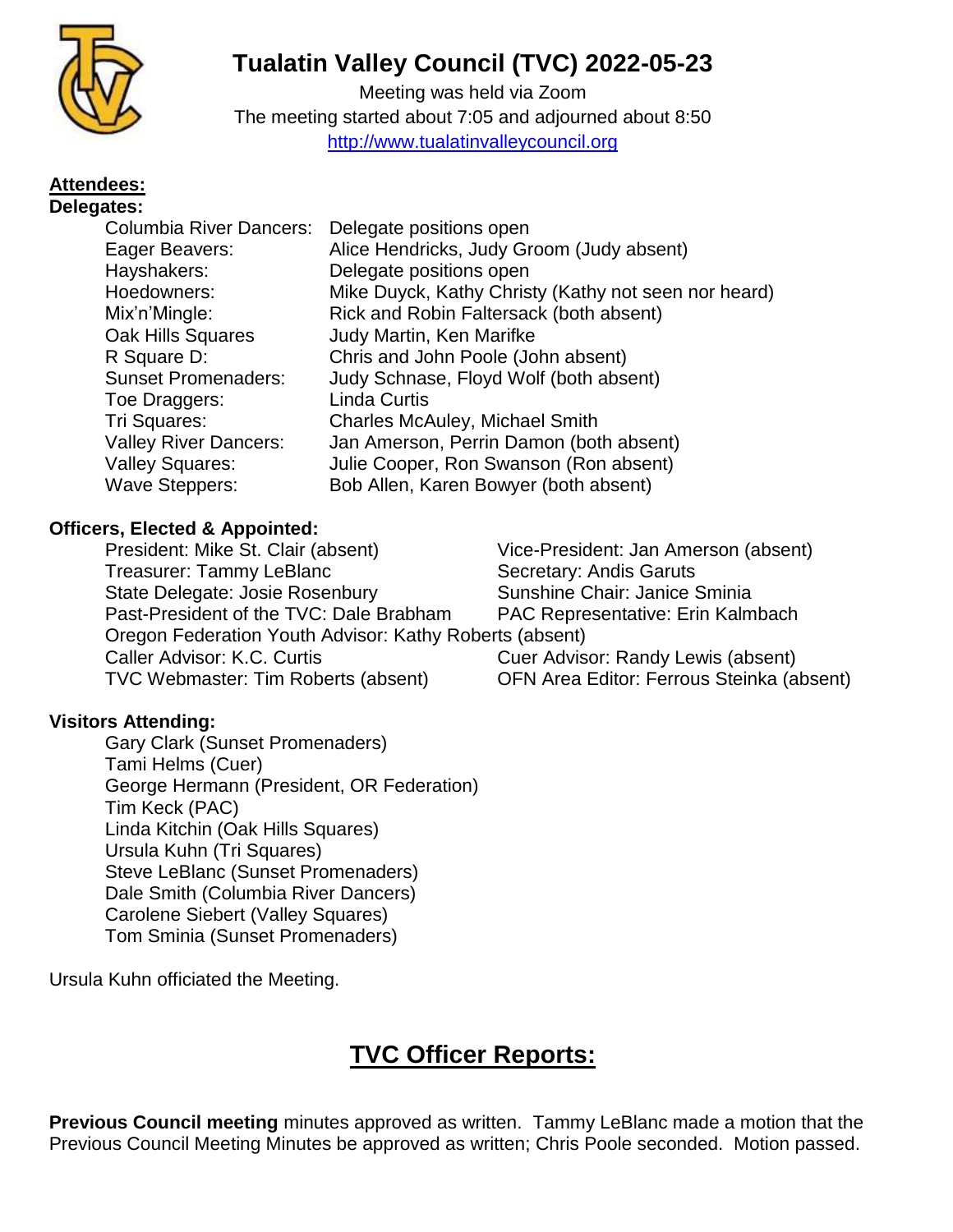**President's report:** (Mike St. Clair) (absent) No report.

## **Vice President's report:** (Jan Amerson) (absent)

I have contacted all the parties and am waiting on some contracts back, but they have committed. I will be turning everything over to Linda Curtis on Wednesday of this week. She has requested to secure the callers and cuer for the New Year's Eve Dance.

I have also attached the flyer I created for the Hahn Barn Dance. (In PDF Format, I created it in Publisher if that works better for anyone.) If you want to do something different that is okay with me.

2022 TVC Council Dances:

April 30, 2022 Kinton Grange KC Curtis, Caller Julie Stiers, Cuer

July 30, 2022 IOOF Hall Scott Zinser, Caller Connie Clark, Cuer

Augus t 21, 2022 Hahn Barn Dance Darrell Kalmbach, Caller Tami Helms, Cuer

October 29, 2022 Tri-Council Dance Aloha Grange Jim Hattrick, Caller Jim Hattrick, Cuer

December 31, 2022 New Year's Eve Dance IOOF Hall Caller-TBD Cuer-TBD

### **Treasurer's report**: (Tammy LeBlanc) Activity from April 1, 2022 to April 30, 2022

TVC Income Statement Total Income: \$0.00

### Outstanding Checks

| -<br>Amount | Check # | Date |          |      |           |
|-------------|---------|------|----------|------|-----------|
|             |         |      | \$150.00 | 1123 | 4/20/2022 |
|             |         |      | \$100.00 | 1124 | 4/30/2022 |
|             |         |      | \$100.00 | 1125 | 4/30/2022 |
|             |         |      | .19      | 1126 | 4/30/2022 |
|             |         |      |          |      |           |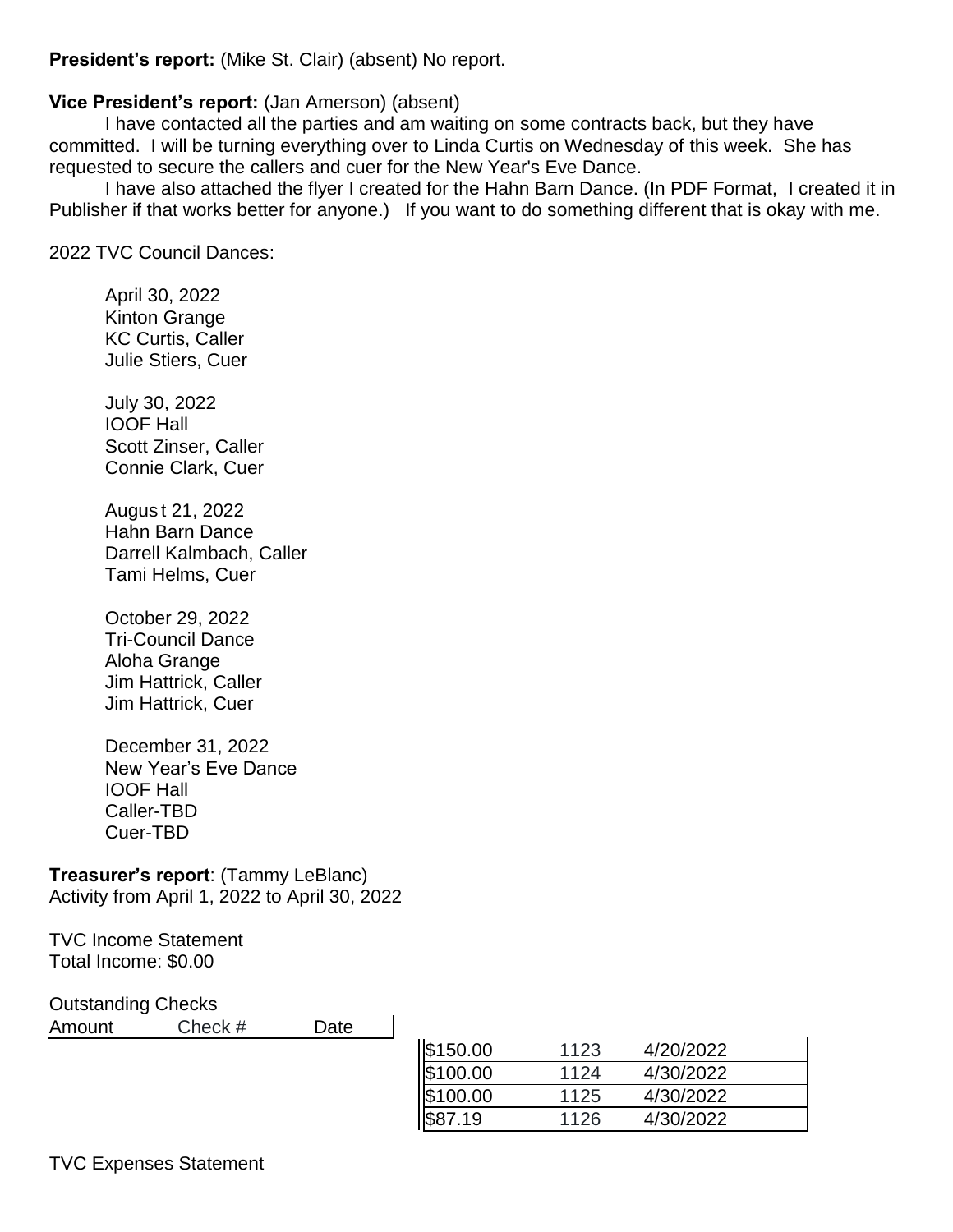| Date                                                                                               | Payee<br>4/20/2022 Kinton Grange (Dance Hall)<br>4/30/2022 KC Curtis (Caller)<br>4/30/2022 Julie Stiers (Cuer)<br>4/30/2022 Linda Curitis (Refreshments) | 1124<br>1125             | Ch. #: Amt.<br>1123 \$150.00<br>\$100.00<br>1126 \$87.19                                                                                      |                                 | \$100.00 Dance attendees: 46<br>Split the Pot \$62.00<br>Door Money \$252.00 | Note: Door seed money: \$100.00                                           |
|----------------------------------------------------------------------------------------------------|----------------------------------------------------------------------------------------------------------------------------------------------------------|--------------------------|-----------------------------------------------------------------------------------------------------------------------------------------------|---------------------------------|------------------------------------------------------------------------------|---------------------------------------------------------------------------|
|                                                                                                    |                                                                                                                                                          |                          |                                                                                                                                               |                                 | Dance Profit/(Loss):                                                         | (\$123.19)                                                                |
|                                                                                                    | <b>Total Expenses:</b>                                                                                                                                   |                          | \$437.19                                                                                                                                      |                                 |                                                                              |                                                                           |
| <b>TVC Check Register</b><br>DATE:<br>4/1/2022<br>4/20/2022<br>4/30/2022<br>4/30/2022<br>4/30/2022 | PAYEE:<br><b>DESCRIPTION</b><br>Carryover balance<br>Kinton Grange<br><b>KC Curtis</b><br><b>Julie Stiers</b><br><b>Linda Curtis</b>                     |                          | CK# CK AMT<br>1123 \$150.00<br>1124<br>1125<br>1126                                                                                           | \$100.00<br>\$100.00<br>\$87.19 | <b>DEPOSIT</b>                                                               | <b>BALANCE</b><br>\$497.35<br>\$347.35<br>\$247.35<br>\$147.35<br>\$60.16 |
|                                                                                                    | Totals:                                                                                                                                                  |                          |                                                                                                                                               | \$437.19                        | \$0.00                                                                       | \$60.16                                                                   |
|                                                                                                    | <b>SAVINGS ACCOUNT:</b><br><b>Begining Balance:</b><br>Interest Paid:<br>\$0.06<br><b>Ending Balance:</b>                                                | \$7,588.10<br>\$7,588.16 | <b>Online Reconcillation:</b><br>Satement Balance:<br><b>Outstanding Checks:</b><br>Deposits:<br>Cleared checks:<br><b>Checkbook Balance:</b> |                                 |                                                                              | Date: 4/01/22<br>\$497.35<br>\$437.19<br>\$0.00<br>\$0.00<br>\$60.16      |

**Secretary report:** (Andis Garuts) No report.

### **State Delegates report: (Josie Rosenbury)**

A special thanks to Dale Brabham, the person who recruited me as your TVC Delegate. Dale showed up at my club's last dance to stand up at our break and publicly thank me for my service to the Federation on behalf of the Council. That was really a special surprise, and I just wanted to share that things like that happen. I need to give a special thanks to the Delegates and the club reporters for the OFN and to Ferrous for their detailed reports that help so much with the compiling of my reports for the Federation. It has really been my honor and privilege to serve and even though I'm stepping down as the Delegate after 2 years, you haven't seen the last of me.

It was previously mentioned that the end of March is the annual deadline for callers and cuers to pay and update their licenses to play music. If you have not already done so, your club should verify the caller AND cuer licenses were updated for BMI/ASCAP & SESAC by viewing their credentials expiration dates that should include all three. You can obtain helpful trifold brochure-sized insurance information about these licenses at this address on the Roundalab Web site. [https://www.roundalab.org/Music\\_Licensing/mplmenub.php](https://www.roundalab.org/Music_Licensing/mplmenub.php).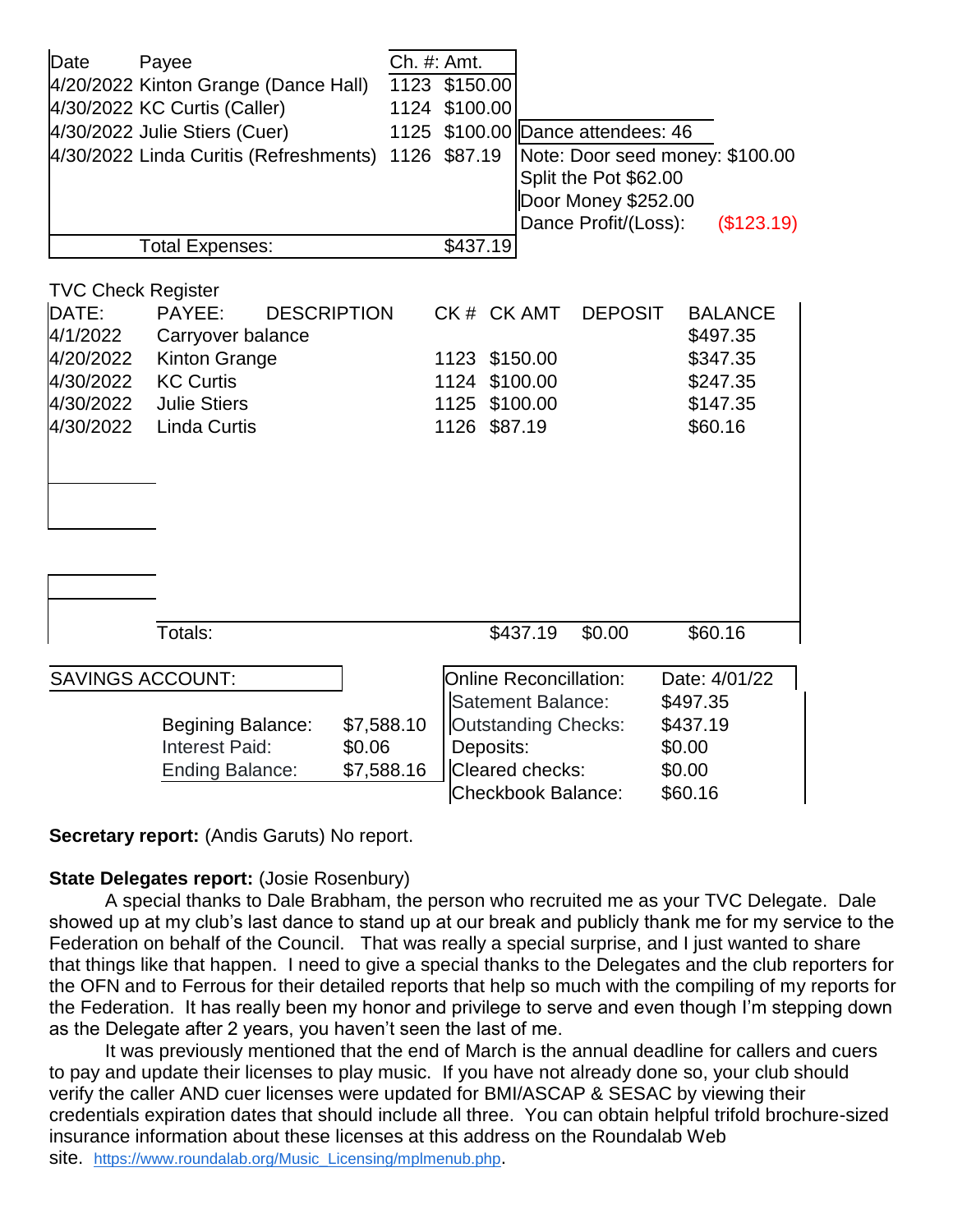A couple of meetings ago there was a club with a member that was turning 100 years old. I knew that the United Square Dance Association (USDA) has a certificate award they can provide for this honor, but I didn't know the details. In researching further I learned there is an Award application form that a representative wanting to honor these dancers celebrating turning 100 years old needs to get their hands on and submit. Request the form from a USDA member (Marilyn Schmit), fill out and submit back to them. Hopefully once the award is received the honored person would be able to receive their award at an upcoming dance surrounded by dancing friends who can celebrate the honor with them. Marilyn will need to know which dance so she can make arrangements to either attend or have another member of the USDA Board attend to make the presentation.

The **Spring Federation Meeting** was held on Sunday, May 22. Here are the highlights of that meeting:

The newly elected Federation Officers: 1<sup>st</sup> Vice President: Karyn Buchheit 2<sup>nd</sup> Vice President: Patrick Cox Secretary: Lorri McIntosh Membership: Gill Shoemaker Treasurer: Marilyn Schmit (in her 2<sup>nd</sup> term)

The Federation President has shared that the time is NOW for our clubs to plan for fall square dance lessons. Write your articles for the newspaper, reach out to radio and TV stations and social media. We have a better chance of being noticed if we give the media ample time to get our ads and announcements out there. Come up with your program and plan for advertising and work on your materials now. Also, the TVC has some money in the budget for clubs to draw upon for some documented advertising costs. The Federation is also offering to help.

By now you have probably been forwarded a brochure prepared by Erin and Scot Byars, well known cuer and caller out of California, which we are invited to use to promote our own square dancing activities. Forward the brochure to your clubs and let's put together a tally of how many color copies each club would like to have set aside for them. The Federation will print the brochures in mass at a discount and distribute to the Councils. We will have to figure out the distribution, but perhaps we will be able to meet in person for some of these upcoming paperwork projects rather than scrambling to meet up or using snail mail at someone's cost. On the brochure there is a spot for contact information that is intentionally left blank so that each club can enter their own information perhaps with a sticker. I think at least some of the clubs will find a good use for these brochures without having to do any time consuming, fancy artwork of their own. There will be some brochures printed up and available at Summer Festival.

The Federation is working on creating a new flag/banner to replace the existing one that is about 65 years old and looking tired and outdated. The banner committee is putting together some options they will share at the Summer Festival Meeting. The banner is used at opening ceremonies at festivals and could be displayed during the festival and state dances. The old flag/banner has been requested to be made available for the club in Port Orchard to display at their facility. This is an example of things a Council Delegate gets to work on, if they want to, but definitely gets to vote on. During my term as a Delegate I got to work on a committee that helped institute measures for conducting telecommunication meetings. I also served on the nominations committee, which unfortunately was during a difficult time when few were dancing, but there are opportunities for extra projects to get involved with.

Federation Directories are to be ordered by the Federation soon, so please get back to me this week with your club's count. Email me at [dancengrin@gmail.com](mailto:dancengrin@gmail.com). I haven't heard anything further about a password or plan for online access so let's not count on those being available for this year. If your club has had their elections it's not too late to update the Federation Web site with your membership information to include the names and contact information for your caller/cuer and of the officer positions, but since they want to order the Directories in mid-June you'll need to get this done as soon as possible! Once completed hit the finish button so the Membership Chair will be alerted via email as well as Cherie Cox who is preparing the new Federation Directory.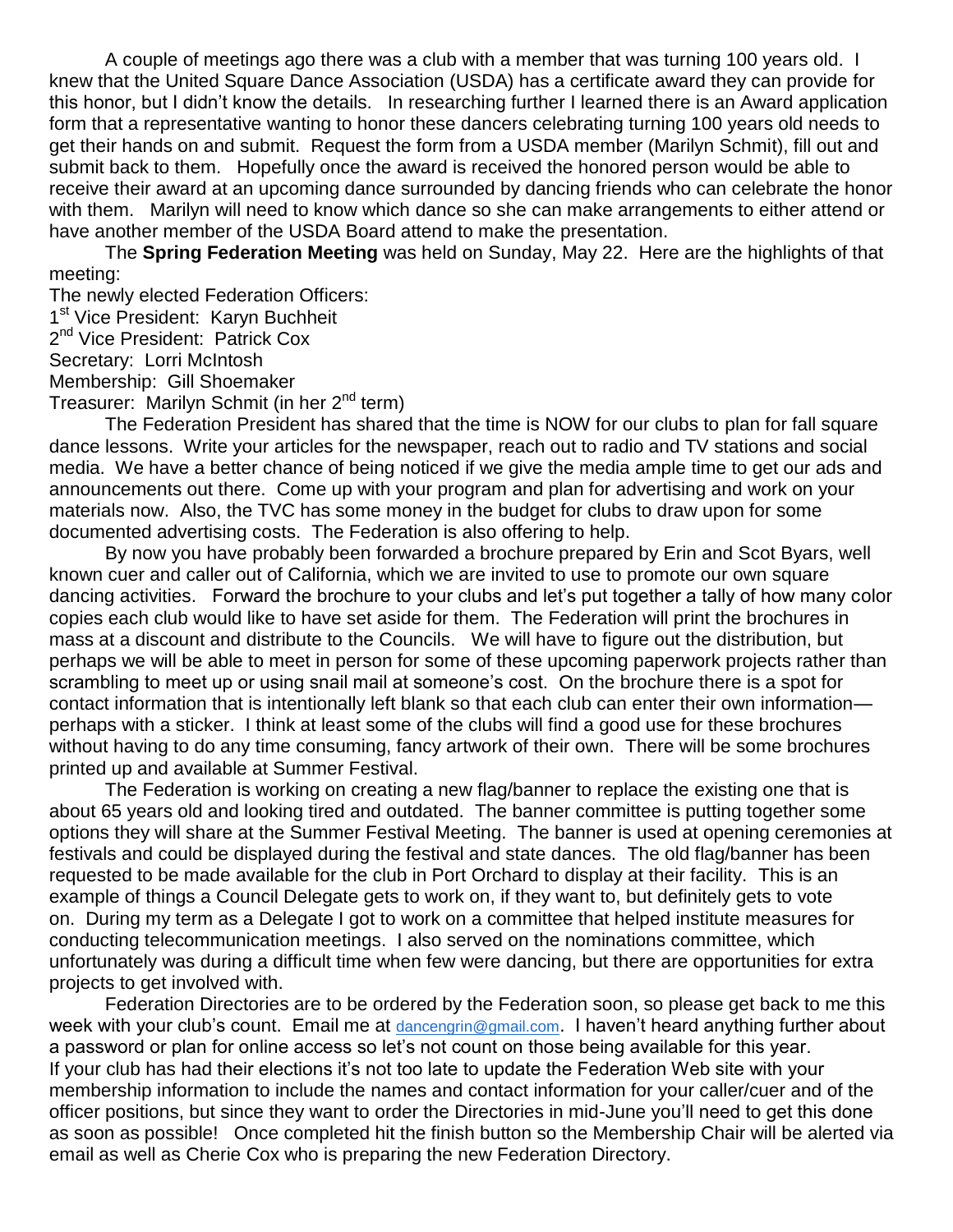If we are doing TVC Directories this year, I would really like to be included on that distribution list so that I have access to the contact information updates for each club.

There are a few more than 50 dancers currently preregistered for Summer Festival. That is pathetic actually. If you plan to go please send in your registration! The schedule has been printed so that is available now and can be viewed on the Summer Festival website. The Federation actually brought it up again that maybe Oregon dancers want to abolish Summer Festival. I voted not to make that decision right now because I did not know the specific thoughts of the TVC dancers about completely canceling it going forward. Yes, we have a lot of options for festivals during the summer but a festival at this level should bring in callers and cuers we do not usually get to dance to, along with vendors and a budget that is generally more so than most of the other festivals. Our last vote regarding Summer Festival back in September was to have the Festival in the year when we can dance at the Catholic School in Salem put on by the Federation with help from all the councils. And on the off years when the school will not let us dance there anyone hosted by a council can submit a bid and venue and even date within summer range for the festival. Who is going to submit a bid for 2023? The Federation wants to receive any bids for consideration by the Summer Festival Meeting on July 17. If the TVC is interested in hosting Summer Festival 2023 we need to act very quickly.

There is still a need for a Facilities Chairman at Summer Festival. Sounds like there are a couple of helpers, but they need some guidance. If we have someone from the TVC interested they should contact the co-chairs Lorri McIntosh or Cece Glidewell as soon as possible.

If you cannot arrange to have your club silent auction items get to Cece Glidewell prior to the week of the festival, bring your club basket or gift cards to the Trails End Dance on Thursday evening (July 14) at the Salem Square Dance Center for Cece to pick up. Currently there are only a few donations received for the silent auction, but I was happy to see that Hoedowners and the Toe Draggers were among the few clubs on the list who have donated.

2023 Mid-Winter Festival – Dates are January 27-29 – They currently have a little over 100 preregistrations. Justin Russell and Steve Edlund are featured callers and Deb and Tim Vogt are the featured cuers, and Shane Gruber the featured clogging cuer. The Chairman is asking if anyone is a Web site person—the committee could use some help.

I need to make a correction to previous TVC Minutes where I reported that 2022 Mid-Winter Festival broke even. According to the Federation budget they actually went in the hole by almost \$2,500.

At the Federation meeting we regretfully learned officially that the Toe Draggers folded, with their last dance being scheduled for June 17. I was completely shocked and blown away by this news. We also learned, however, that a new federated club has formed in Redmond—Jim Steele's, the "Kountry Rhythm Rockin' Outlaws," "Rockin' Outlaws" for short. Their dance schedule should be available on the OFN.

In case you're curious, there are about 65 Oregon clubs presently and we have about 1,350 primary dancers insured in Oregon. Did you know that the Federation gives away several scholarships every year to youth belonging to an Oregon club? There is not currently much competition for those funds—the Chairman did not receive ANY scholarship applications this year--so maybe consider enrolling those grandkids into lessons ?  $\odot$  The Federation now includes not only college students but youths entering apprenticeship / journeyman programs to compete for those scholarship funds. Karyn Buchheit is the Federation Youth Advisor and point of contact for questions. There are currently lots of youth dancers taking lessons down at the Silver City club in Silverton—like 27 that will graduate-- which is pulling the parents in to start lessons in the fall. They are finally seeing results with increased class sizes by coordinating with some church groups with known youth groups, also through a home school group and by contacting a local youth dance club. Child care was offered although they actually in this case ended up with a parent corner. I mention this to inspire some ideas for increasing your own club's lesson attendance.

The last thing I want to mention about the Federation Meeting was that someone sharing said, "few Delegates actually get information back to their clubs." Those words hit me a little hard because that is essentially saying we are not doing the jobs we volunteered to do for our Clubs/Councils. We are to move the information from one meeting back to the other and bring feedback full circle. I know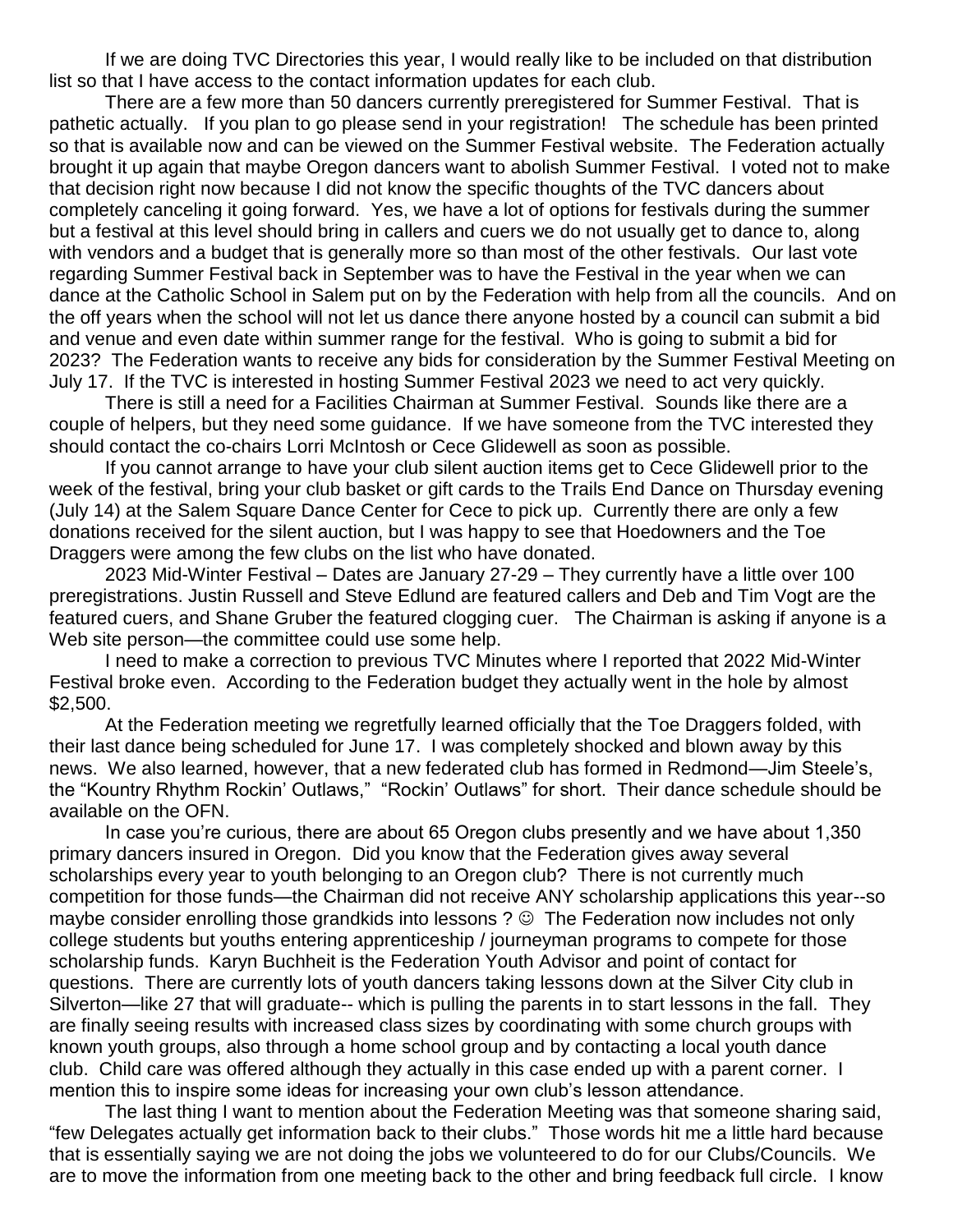this gets tricky for clubs that do not meet regularly but we have to get creative and do our best to communicate what is happening.

If you want to attend the next Federation Meeting at Summer Festival chaired by George Hermann, it will be held on Sunday, July 17 at 9 a.m. at Blanchet School in the Advanced Hall. Guests are welcome to come and listen in.

Randall Award nominations are due in writing to the TVC Delegate by August 1, so please be working on your selections so you can get these to the TVC President beforehand. This deadline tends to sneak up on us.

Don't we need to elect an Alternate Delegate to do what Erin does at our meetings at the PAC meetings each month? It seems like that could be very valuable as it is very helpful to us to have Erin sharing the PAC information to us regularly. According to our Bylaws in addition to attending all the PAC and TVC meetings and providing reports in this regard, the Alternate Delegate also attends a Federation meeting and has voting rights whenever the Delegate is unable to attend.

Deadline for this week - Email me ([dancengrin@gmail.com](mailto:dancengrin@gmail.com)) your Club count for Federation Directories so we can get that total turned in by mid-June.

### **PAC report:** (Erin Kalmbach)

PAC was able to give another \$100 to a club from our BottleDrop account. If anyone wants to get rid of bottles and cans I (Erin) would be happy to take them. You can bring them to Sunset Promenaders/Promenaders Plus, or Eager Beavers.

We are working on getting ready for the State Meeting in September that will be at the Maplewood Grange with Chaps and Petticoats hosting. That will be on September 17 and 18. There will be a Trails In Dance on Friday, Sept. 16. There is also the option of bringing your RV and staying for the weekend. Watch for flyers.

Scott Zinser, our caller adviser, was talking to a friend who is a member of an Elks lodge and suggested that organizations like Elks, Odd Fellows, and such would be a good place to offer an intro to square dancing or even offer lessons at their place. It's a group of people who already know each other and like to be together. Something to think about as we try to get new dancers.

River City Dancers are changing their dance nights to 2nd and 4th Saturdays starting in June. Please mark your calendars for JULY 29. Friday night. PAC dance at Milwaukie Community Club Center with River City Dancers hosting. Darrell Kalmbach calling and Tami Helms cueing.

### **OFSRDC Publicity and Education Report:** (Kathy Roberts) No report.

### **OFSRDC Youth Report: (Kathy Roberts) No report.**

### **Past TVC President report:** (Dale Brabham)

One of the things that the Past Presidents do is recognize the contributions of others, and it is too bad that this Meeting is on Zoom, and that the President and Vice President are not present at this Meeting. This would be a good time to recognize the TVC Officers from this past year.

### **Sunshine report**: (Janice Sminia)

I have nothing to report this month, I have not heard from anyone in the TVC concerning health or loss.

This is my last report for the TVC. I have enjoyed being the Sunshine person, but I wish to pass the job on to someone else at this time.

If you report on anyone concerning health or loss, please provide the current address of the recipient to our new Sunshine person so that cards can be sent to the recipients. It would also be helpful if your Club Rosters are sent to the new Sunshine person. Janice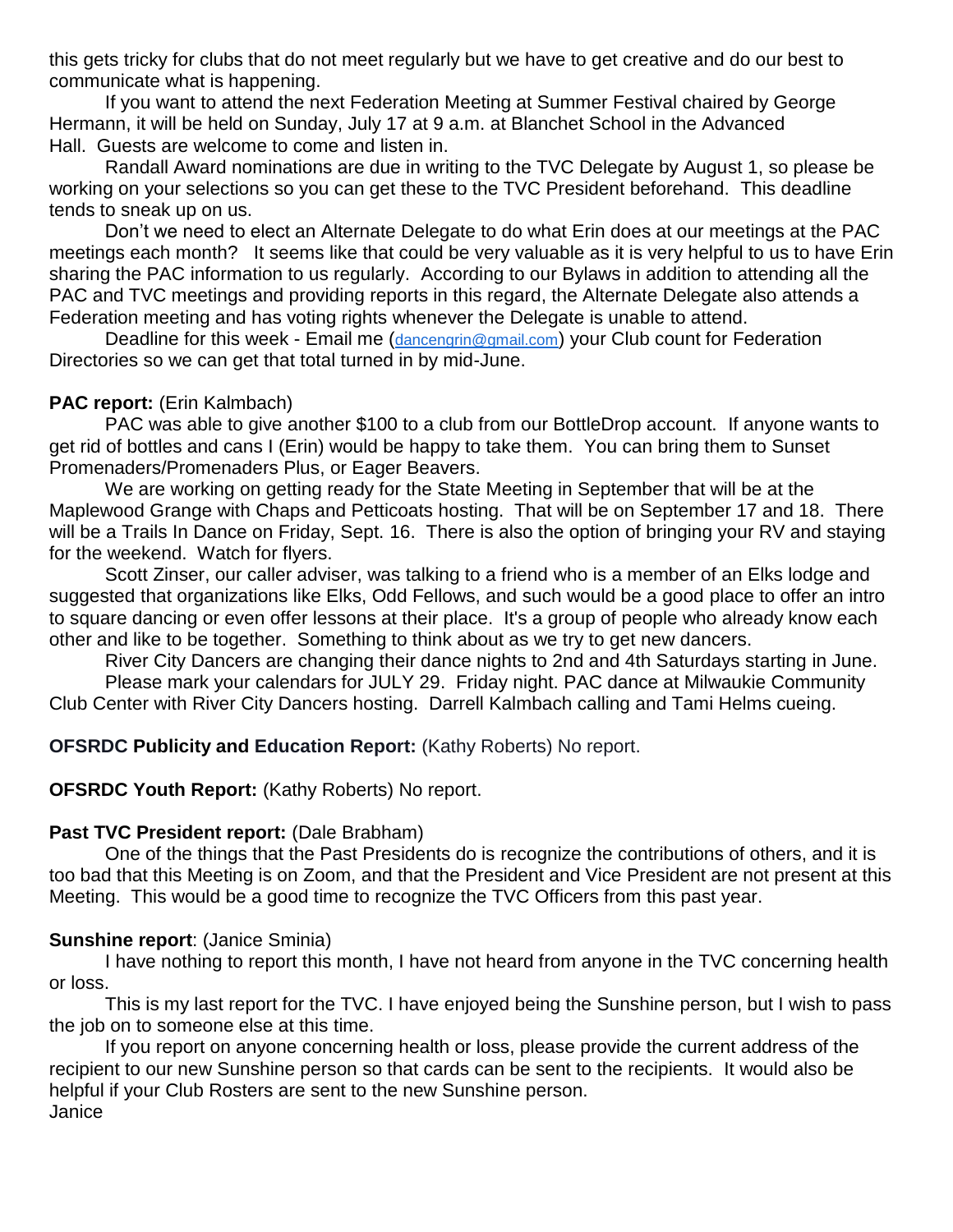### **OFN Area Editor Report:** (Ferrous Steinka) (absent)

We did it again! The TVC club reporters have surpassed the rest of the State of Oregon with the highest percentage of reporting for the OFN. The TVC is consistently the highest reporting Council in the State. May was 100% and so was the reporting for the upcoming June issue. It should be noted that Tim Roberts, timr@probo.com, OFN editor is always looking for articles and pictures to include in the OFN. This is a way to connect with other clubs and perhaps increase attendance. Send pictures in high resolution with some details about the picture, photographer, date, and event. Don't be timid, write something about what your club is doing or did. Campout season is upon us. Respectfully submitted Ferrous Steinka

**Webmaster report:** (Tim Roberts) (absent) No report.

# **Old Business:**

No old business.

# **New Business:**

**Dale Brabham** has stepped up to run for the TVC State Delegate position. The term starts in September.

**2023 Summer Festival:** A motion was made by Josie Rosenbury for the TVC to **not** host the 2023 Summer Festival; Ken Marifke seconded. Some discussion. Motion passed.

**Future TVC Directory:** Clubs, please send the TVC your current Club rosters so that the information can be printed in the next TVC Directory.

**Alternate TVC Delegate:** We need an Alternate TVC Delegate.

**Future TVC Meetings:** Our Meeting on June 27 will be via Zoom. After that, the locations of our future upcoming Meetings will be decided as we go.

# **Club Delegate Reports:**

**Columbia River Dancers:** *(Delegate positions open) (Dale Smith presented the report) Club dances 1 st and 3rd Fridays year round at the Manor Grange, 17901 NE 72nd Ave., Battle Ground, WA 98604. The times 7 to 8 Plus dance, 8-10 Mainstream dance with Jim Hattrick as club caller and cuer. [http://www.ColumbiaRiverDancers.org](http://www.columbiariverdancers.org/)*

Our next dances are on June 3 and June 17. We will be dark during the summer. Lessons will continue during the summer, on Sundays at 6:00 p.m.

Jim Hattrick has restarted his round dance lessons, on Sundays at 5:00 p.m. (2-step).

Frances Wells, Gary Wells widow, will hold a memorial dance for Gary. This will be on October 30. This dance will be free; it will be held at the Abernethy Grange in Oregon City. Flyer coming with more information.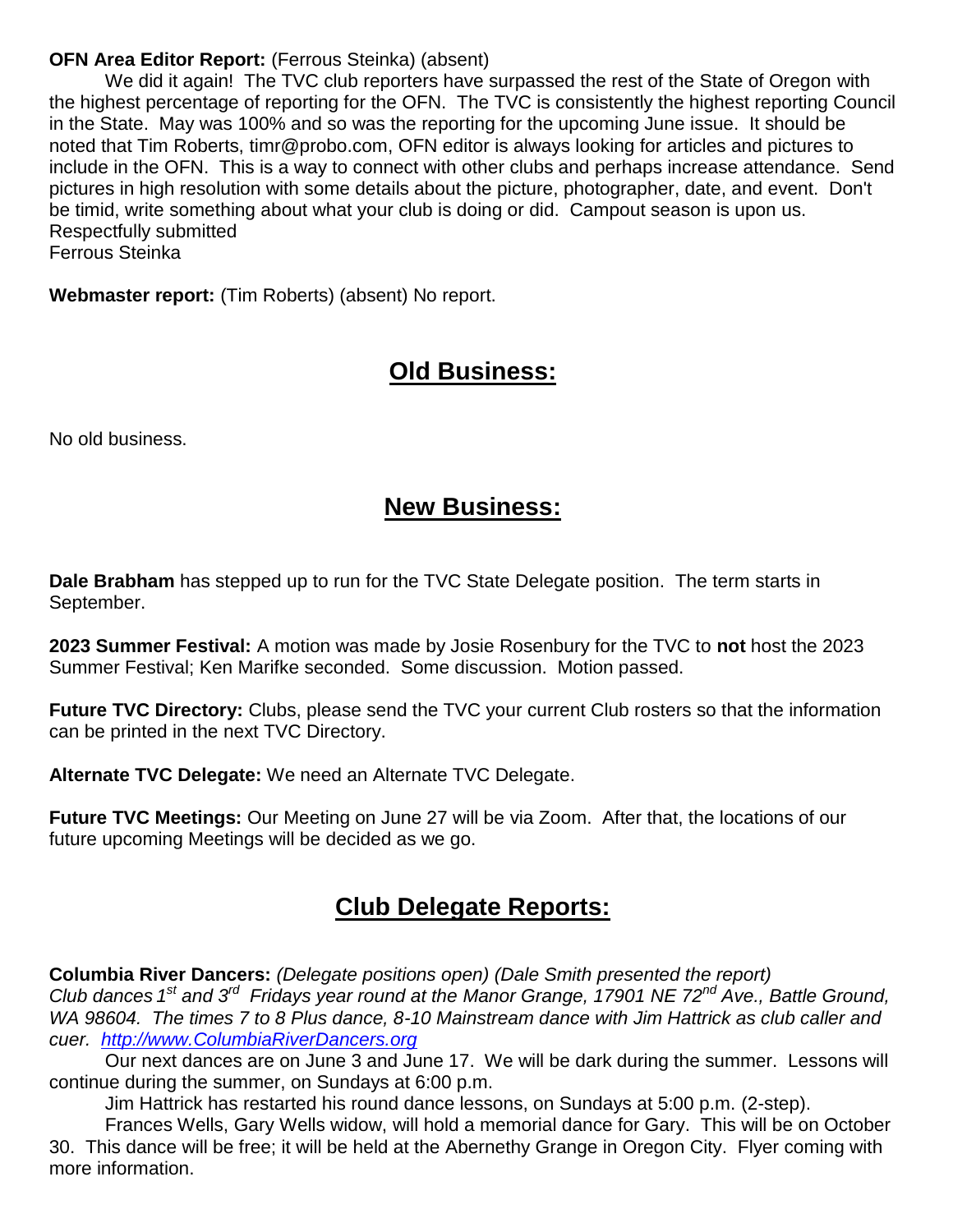We currently are not requiring our dancers to show proof of vaccination, and we are not requiring them to wear masks at our events.

## **Eager Beavers:** *(Alice Hendricks and Judy Groom, Delegates) (Judy absent)*

*The Club dances every Monday afternoon, 1:00 to 3:00 p.m., at the Aloha Grange, 185th and TV Highway. Our great caller/cuer teams are: Jim Hattrick calling and cueing on the 1st ,3rd and 5th Mondays, and Darrell Kalmbach with Jeanine Norden, caller/cuer on 2nd and 4th Mondays. For additional information call 503-645-2414. Admission is just \$6.00 per person. Please bring your own beverage. [http://www.eagerbeavers.info](http://www.eagerbeavers.info/)*

Eager Beavers will have a Memorial Day Dance on Monday, May 30th from 1:00 to 3:00 with Jim Hattrick calling Plus and cueing Phase II and III Rounds. We dance every Monday afternoon, and have been averaging three squares with some spares. Our club no longer requires proof of vaccination, and masks are optional. Come dance with us and our excellent callers and cuer Darrell Kalmbach, Jim Hattrick, and Jeanine Norden!

- Alice Hendricks

## **Hayshakers:** *(Delegate positions open)*

*Hayshakers are now dancing the 3rd and 5th Fridays from 7:00 to 9:30 p.m. Mark Wheeler caller & cuer. Dance is at the Pacific Grange, 90475 Hwy 101, Cullaby Lake, at Warrenton, OR. Be sure to call first to make sure we have enough people for a dance. 503.325.8109, 503.861.2726, 503.325.2100.*

*[http://www.hayshakers.org](http://www.hayshakers.org/)*

The Hayshakers will be dancing on Saturday night, May 28. They are still doing lessons; the continuation of their lessons depends on attendance. Caller is Mark Wheeler. Rounds are done only if there are round dancers.

**Hoedowners:** *(Mike Duyck and Kathy Christy, Delegates) (Kathy not seen nor heard) Dance the 2nd and 4th Saturdays at the Aloha Grange on the corner of 185th and TV Hwy. Guest callers. The Cuer is Randy Lewis. Mainstream and maybe Plus from 7 to 9:30 p.m. Rounds vary. [http://www.hoedowners.info](http://www.hoedowners.info/)*

Scott Zinser will be calling for Hoedowners June 11<sup>th</sup> dance at the Aloha Grange. Randy Lewis will be cueing.

On June 25 Randy Dibble will call with Randy Lewis cueing.

Come dance with the Hoedowners on the second and fourth Saturdays at the Aloha Grange.

Starting on the first Tuesday in September, we will be holding lessons, on Tuesdays.

We currently are not requiring our dancers to show proof of vaccination, and we are not requiring them to wear masks at our events.

Connie Clark is currently finishing up slow 2-step lessons, on Tuesdays at the Aloha Grange. Mike Duyck

## **Mix N Mingle:** *(Rick and Robin Faltersack, Delegates) (both absent)*

*Club dances Plus at the Winona Grange (8340 Seneca Street, Tualatin, OR) on 1st and 3rd Saturdays. Pre-Rounds begin at 7:30 PM and Plus & Rounds from 8:00 – 10:30 PM. The door donation is \$5 for members and \$6 for non-members. Randy Dibble is our club Caller and Jeanine Norden our club Cuer. [www.mixandminglesquares.org](http://www.mixandminglesquares.org/)*

Their next dances are on June 4 and June 18, which will be their Red, White and Blue Dance. The Club will be dark during the summer, and will start dancing on September 17.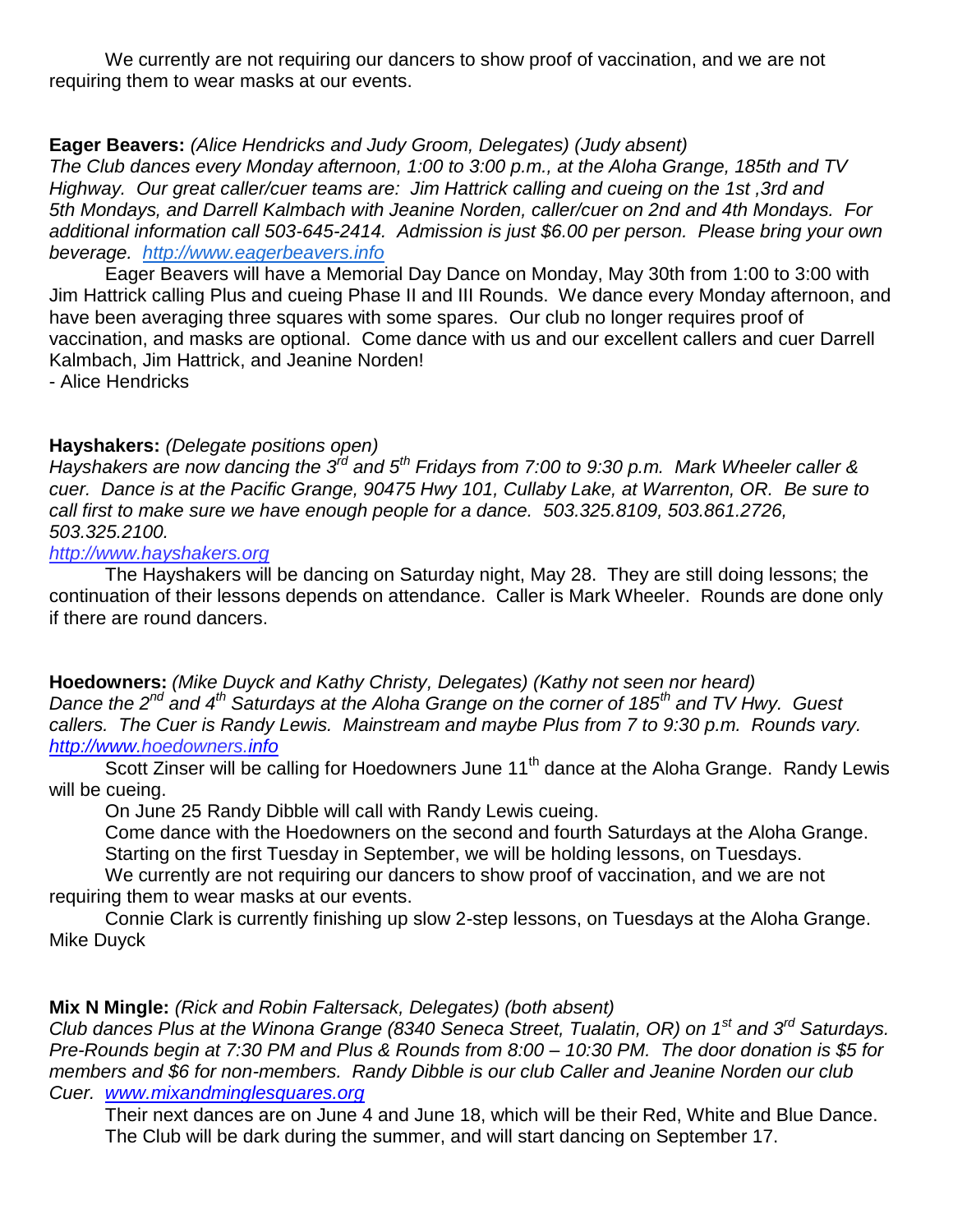### **Oak Hills Squares:** *(Judy Martin and Ken Marifke, Delegates)*

*Oak Hills Squares meet on Monday evenings at the Oak Hills Recreation Center on 153rd and Oak Hills Drive (2400 NW 153rd Avenue, Beaverton). 6:30 to 7:30 Class (start dates - February) 7:30 to 8:30 Mainstream (6:30 to 8:30 when no classes running). 1 st Monday of each month from 7:30 to 9 Mainstream Singing calls and Rounds. Mark Wheeler is our Caller. <http://myplace.frontier.com/~ferrouss/OakHillsSDC.htm>*

The Oak Hills squares continue to meet every Monday at the gym in the Oak Hills neighborhood.

Lessons are from 6.30-7.30 and mainstream dancing is from 7.30-8.30 p.m.

We currently have 9 people taking lessons and they are progressing nicely and more importantly having fun. Our goal is to get them ready for a dance near the end of June where we can all go as a club and really introduce them to the world of Square Dancing.

Our caller is Mark Wheeler, who is doing an amazing job teaching our new members; adapting and evolving the lessons to make it fun and entertaining.

On the first Monday of every month, we will have a themed dance from 7.30-9.00 p.m. and we invite dancers from other clubs to attend.

On Monday, June 6, our theme will be "Here comes Summer!" as we all look forward to some sunshine and less rain. We will also be honoring the Queen's Platinum Jubilee, as we have some Brits in the club. We will be serving sweet treats and hope to see lots of dancers from other clubs.

We have really enjoyed having some visitors join our dances. It's great to meet other dancers, make new friends and share some laughs. It feels as though everything is finally getting back to normal. On that note however, we do remain a fully vaccinated club and wearing of masks is optional.

Those of us who attended the dance on Saturday had a lovely time. It was great to see everyone and such a fun night. Congratulations to the Valley Squares on your Anniversary.

New lessons will not be held during the summer.

### **R Square D:** *(Chris and John Poole, Delegates) (John absent)*

*We dance the 2nd Friday and 4th Saturday from September through May and the 2nd and 4th Wednesday from June through August. Plus with intermediate rounds from 7 to 8; 8 to 9:30 Mainstream and rounds. The venue is Kelso Senior Center (106 NW 8th Ave, Kelso, WA) and Craig Abercrombie is our Caller. Call 360-425-6260 or visit our website at [www.r-square-d.info](http://www.r-square-d.info/) for more information.*

R Square D finished lessons recently and welcomed six students into the club. We will not hold classes again until September.

Our Fiesta de Mayo Dance on May 13 was fun and we enjoyed taco soup at the break. George Hermann filled in for Patty as our cuer but he was also seen onstage calling with Craig.

In June we begin our summer schedule, which means we dance on the second and fourth Wednesday in June, July and August. We will have ice cream at each dance, which means root beer floats, banana splits or sundaes. Our summer dances are casual and our hall is air conditioned! Chris Poole

### **Sunset Promenaders:** *(Judy Schnase and Floyd Wolf, Delegates) (both absent)*

*Mainstream Dance 1st & 3rd Saturdays. Dances starts at 7:00 with Intermediate Rounds, and then 7:30-9:30 is the Mainstream dance with a Plus Tip at the end. Caller is Mike (Julie) Stout; Cuer Julie (Mike) Stout. The Club also has a Plus dance on the 1st, 3rd, and 5th Thursday of the month. These dances starts at 7:00 with Intermediate Rounds and at 7:30-9:30 is a Plus dance with Darrell Kalmbach calling and Tami Helms cueing. We dance in Hillsboro at the Odd Fellows Hall Upstairs on the corner of 3rd & Main Streets above LaHaies. More information call 503-848-3841 or [www.sunsetpromenaders.com](http://www.sunsetpromenaders.com/)*

We finished lessons on Sunday with 3 students graduating. June  $4<sup>th</sup>$  will be our new dancers dance. We will have an expericenced square dance clothing sale.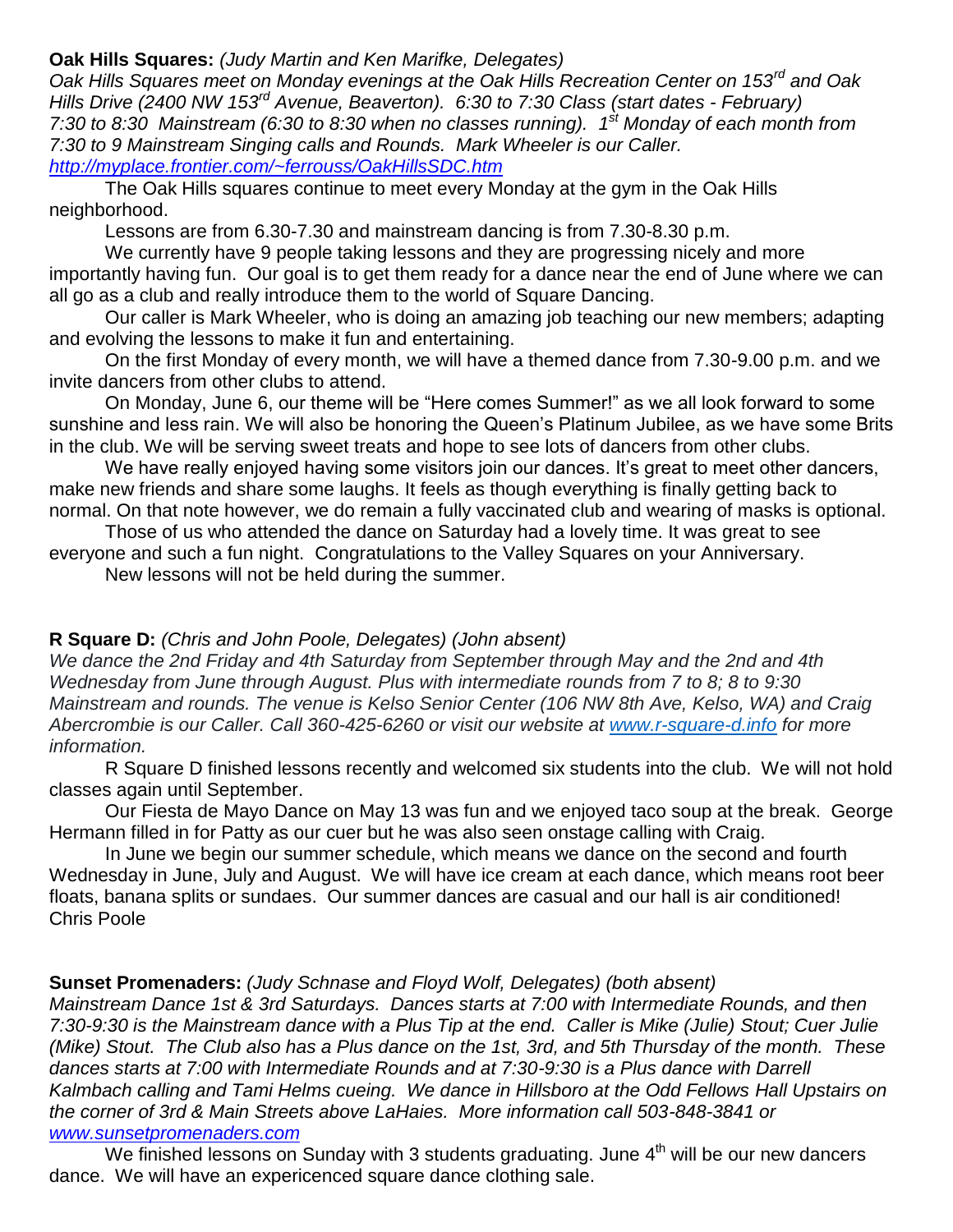We went dark for the Valley Squares Anniversary Dance on Saturdy. We had 15 members attend the dance and we took home a banner. It was too bad that more of the TVC clubs weren't there to celebrate with us. They had 4 squares on the floor with a possible 5.

We did serve cookies and coffee after our last Saturday dance and everone was enjoying the time to socialize.

Our dances are 1<sup>st</sup> and 3<sup>rd</sup> Saturdays 7:00 to 7:30 rounds, 7:30 to 9:30 Mainstream with Mike and Julie Stout calling and cueing.

1<sup>st</sup>, 3<sup>rd</sup> and 5<sup>th</sup> Thursday is our Plus with Darrell Kalmbach calling and Tami Helms cueing.

We currently are not requiring our dancers to show proof of vaccination, and we are not requiring them to wear masks at our events.

## **Toe Draggers:** *(Linda Curtis, Delegate)*

*Dance at the Kinton Grange on the 1st Friday 7:30-8:00 Pre-Rounds, 8:00 to 10:00 Mainstream (3rd tip Plus) and on the 3rd Friday 7:30-8:00 Plus, 8:00 to 10:00 Mainstream with the last tip Plus. Caller is K.C. Curtis; and Cuer is Bev Flint. Kinton Grange is at 19015 SW Scholls Ferry Rd., Beaverton, 97007. [www.toedraggers.org](http://www.toedraggers.org/)*

The Toe Draggers voted to fold; their last dance will be on June 17. Callers: K.C. Curtis and Darrell Kalmbach. Cuer will be Tami Helms. This will be a free event. Refreshments will be served.

## **Tri Squares***: (Charles McAuley and Michael Smith, Delegates)*

*We dance on the second and fourth Friday of each month at the historic Tigard Grange in Tigard. Terry Halley is our club Caller with Sandra Pinion Cueing. We dance from September to June. We are dark in July and August. Hearing enhancement devices are available. We round dance from 7:30 – 7:45, dance Plus from 7:45 to 8:00 and Mainstream from 8:00 to 10:00 p.m.; the 4th tip will be PLUS. Refreshments are served at 10:00. [www.trisquares.com](http://www.trisquares.com/)*

Tri Squares dances still require the wearing of masks; however, we will revisit this requirement in September. Also please note at this time we are not having a snack break.

Two dances coming up on June 12th and June 26<sup>th</sup> both Sundays, mainstream and rounds. These will be from 3 to 5 p.m.

We will be going dark in July and August

We are going to be dancing on the 2nd and 4th Friday of each month, starting in September. The TriSquares board is currently discussing a start time of 6:30 p.m.; however, no decision has yet been make on the start time, stay tuned

Our lessons are going to start in September and will occur on Sundays, time TBD. Also the Tri Squares board does not yet know if we will have round dance lessons or "plus" to go with mainstream. If we go with round dancing Sandra Pinion will be teaching rounds. Terry Halley will be teaching mainstream and "plus". Again stay tuned.

**Valley River Dancers:** *(Jan Amerson and Perrin Damon, Delegates) (both absent) (Josie Rosenbury presented the report)*

*We dance Plus on 2nd Fridays, and Mainstream on 4th Fridays in Newberg at the Chehalem Community Center, located on the corner of 2nd and Howard Streets. We dance 'A' on 5th Saturdays at the Woodburn Senior Estates Community Club. Randy Dibble is our Caller. Leonard Snodgrass is our Cuer. [www.valleyriverdancers.org](http://www.valleyriverdancers.org/)* 

We currently are not requiring our dancers to show proof of vaccination, and we are not requiring them to wear masks at our events.

Our schedule is on the  $2^{nd}$  Fridays of the month are Plus with Pre-rounds, 7:30 to 10:30 p.m., and on the  $4<sup>th</sup>$  Fridays of the month are Mainstream with Pre-Plus, 7:30 to 10:30 p.m.

Mainstream lessons will begin in September.